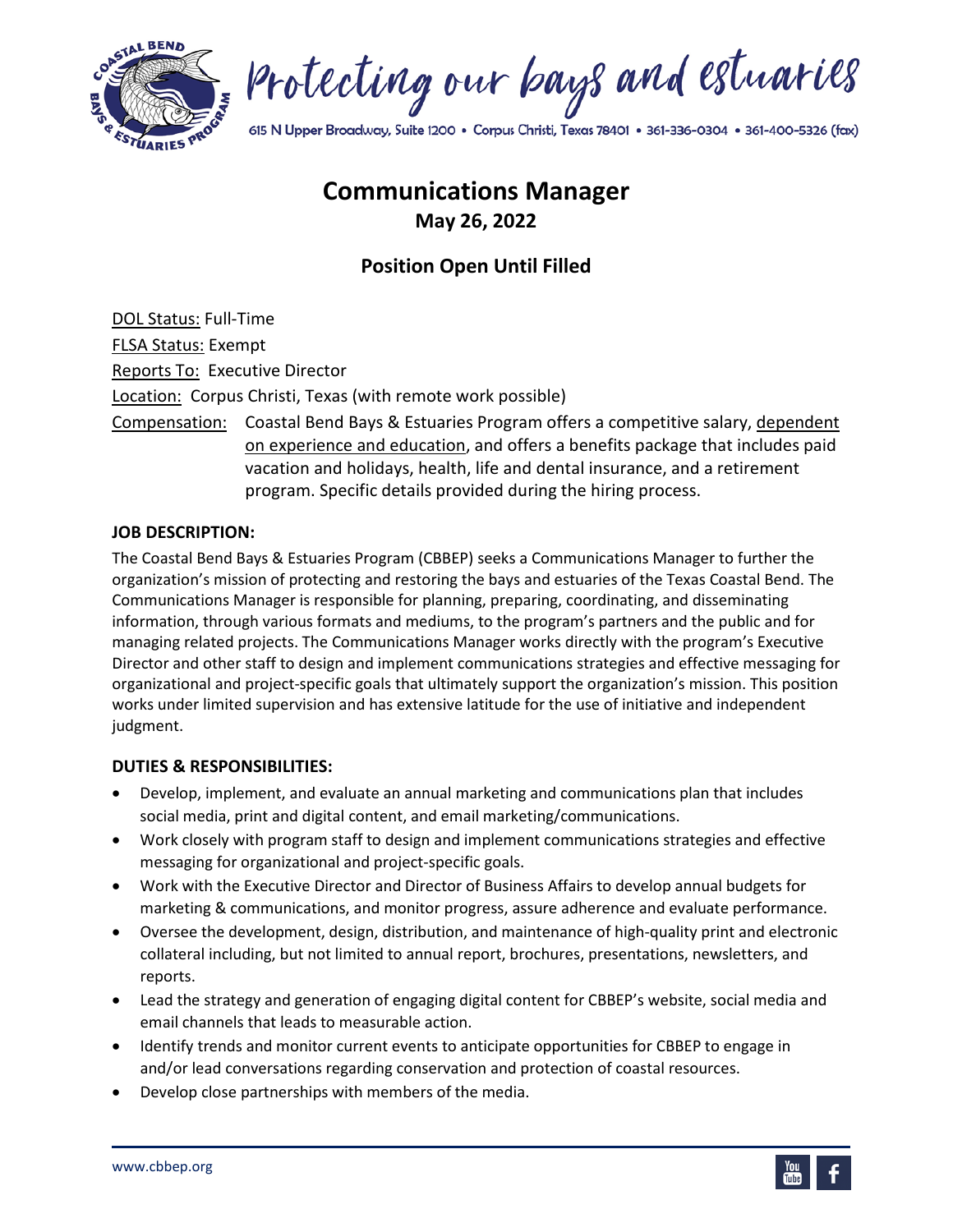- Guide the strategy on press outreach, including distribution of press releases, creation of press kits and materials, interview preparation, and responses to media requests.
- Assist fundraising staff with grants, fundraising appeals, and events.
- Respond to general information inquiries about the program's activities or redirect that inquiry as appropriate.
- Work with partners and other staff to plan and coordinate public information programs, meetings, and workshops.
- Prepare and make presentations to community and professional groups to coordinate, improve, and stimulate interest in the program.
- Manage some organizational partnerships, projects, and contracts that support marketing and communications goals:
	- o Develop project contracts, including a detailed scope of work, specific tasks, project deliverables and project budget.
	- o Oversee contractor performance by conducting on-site visits, examining invoices and supporting documentation, and determining compliance with terms of the contract.
	- o Prepare performance reports in accordance with grant and funding requirements.
	- o Maintain CBBEP project database on a regular basis.
- Consult with and advise program leaders/staff about public information opportunities.
- Perform related work as assigned.

# **EXPERIENCE & EDUCATION:**

REQUIRED:

- Graduation from an accredited four-year college or university with degree in a field of science including biology, geology, environmental science, engineering, or another related field OR major coursework in communications, public relations, marketing, journalism, or a related field.
- Demonstrated skills, knowledge and experience in the successful development and execution of marketing campaigns, communications, and public relations activities.
- Experience overseeing the design and production of online and print collateral and publications.
- Experience developing and implementing successful social marketing strategies.
- Proven track record in developing a broad spectrum of proactive media relations campaigns and demonstrated ability to communicate effectively to diverse audiences.
- Experience and education may be substituted for one another.
- Strong creative, strategic, analytical, organizational, and personal skills, with the experience of managing multiple projects at a time.
- Strong written and oral communication skills, including public speaking skills.
- Excellent organizational skills.
- Excellent people skills, with experience collaborating in a multi-disciplinary, diverse, and dynamic team.
- Flexible and a self-starter; able to manage multiple concurrent projects while also being highly detail-oriented with an attention to quality.
- Computer literacy in Microsoft Office required.

#### PREFERRED:

- Environmental experience and general knowledge of regional natural resource conservation issues.
- Adobe Design Suite experience preferred.